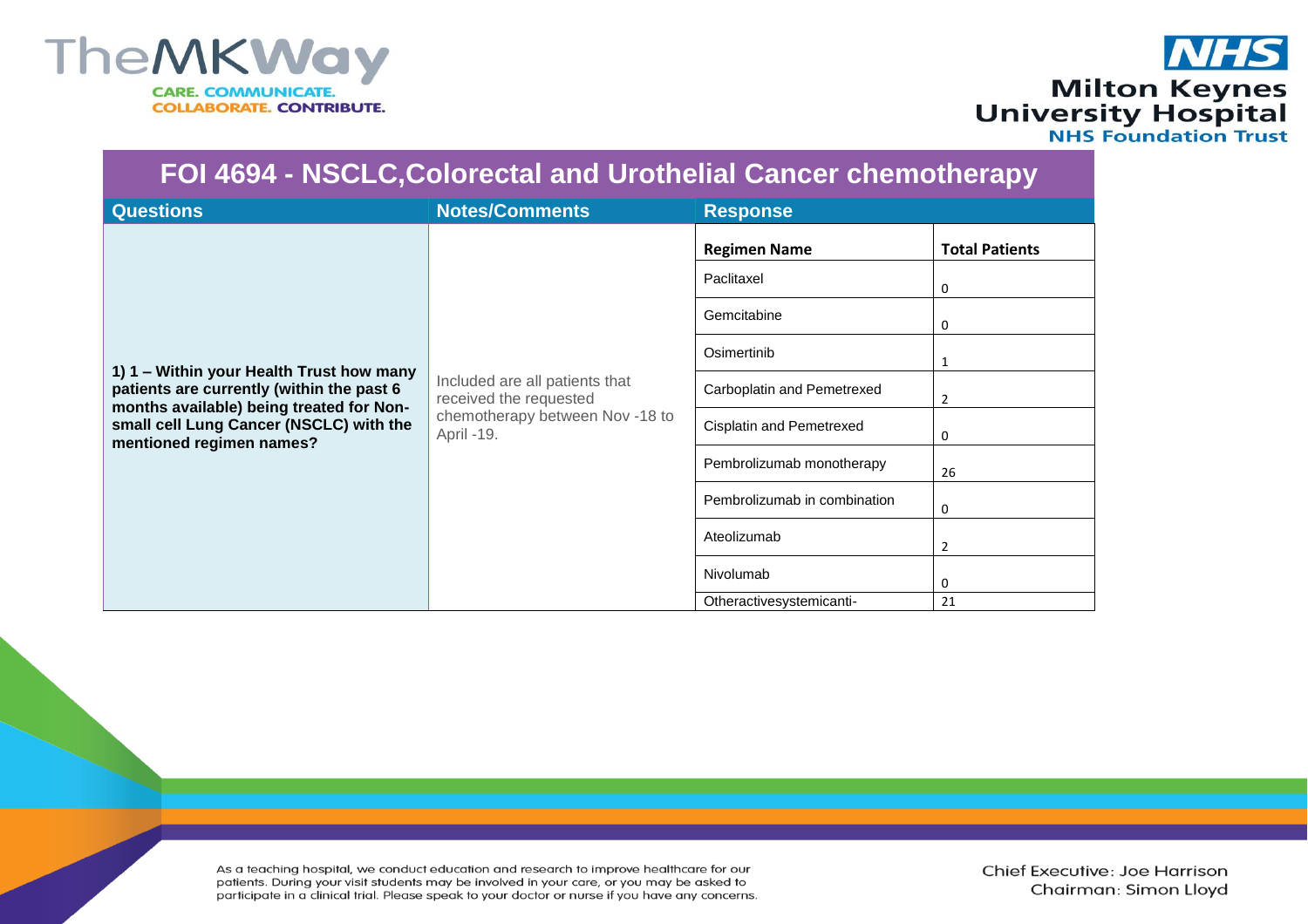

## **NHS** Milton Keynes<br>University Hospital<br>NHS Foundation Trust

|                                                                                                                                                                                                  |                                                                                                           | cancertherapy                                            |                       |
|--------------------------------------------------------------------------------------------------------------------------------------------------------------------------------------------------|-----------------------------------------------------------------------------------------------------------|----------------------------------------------------------|-----------------------|
| 2 - Within your Health Trust how many<br>patients are currently (within the past 6<br>months available) being treated for<br><b>Colorectal Cancer (CRC) with the</b><br>mentioned regimen names? | Included are all patients that<br>received the requested<br>chemotherapy between Nov -18 to<br>April -19. | <b>Regimen Name</b>                                      | <b>Total Patients</b> |
|                                                                                                                                                                                                  |                                                                                                           | Cetuximab not in combination with<br>FOLFIRI or FOLFOX   | 12                    |
|                                                                                                                                                                                                  |                                                                                                           | Cetuximab in combination with<br><b>FOLFIRI</b>          | 0                     |
|                                                                                                                                                                                                  |                                                                                                           | Cetuximab in combination with<br><b>FOLFOX</b>           | 0                     |
|                                                                                                                                                                                                  |                                                                                                           | Panitumumab not in combination<br>with FOLFIRI or FOLFOX | 0                     |
|                                                                                                                                                                                                  |                                                                                                           | Panitumumab in combination with<br><b>FOLFIRI</b>        | 0                     |
|                                                                                                                                                                                                  |                                                                                                           | Panitumumab in combination with<br><b>FOLFOX</b>         | 0                     |
|                                                                                                                                                                                                  |                                                                                                           | Nivolumab                                                | 0                     |
|                                                                                                                                                                                                  |                                                                                                           | Aflibercept                                              | 0                     |
|                                                                                                                                                                                                  |                                                                                                           | Bevacizumab                                              | 0                     |
|                                                                                                                                                                                                  |                                                                                                           | Ramucirumab                                              | 0                     |
|                                                                                                                                                                                                  |                                                                                                           | Regorafenib                                              | 0                     |

As a teaching hospital, we conduct education and research to improve healthcare for our patients. During your visit students may be involved in your care, or you may be asked to participate in a clinical trial. Please speak to your doctor or nurse if you have any concerns.